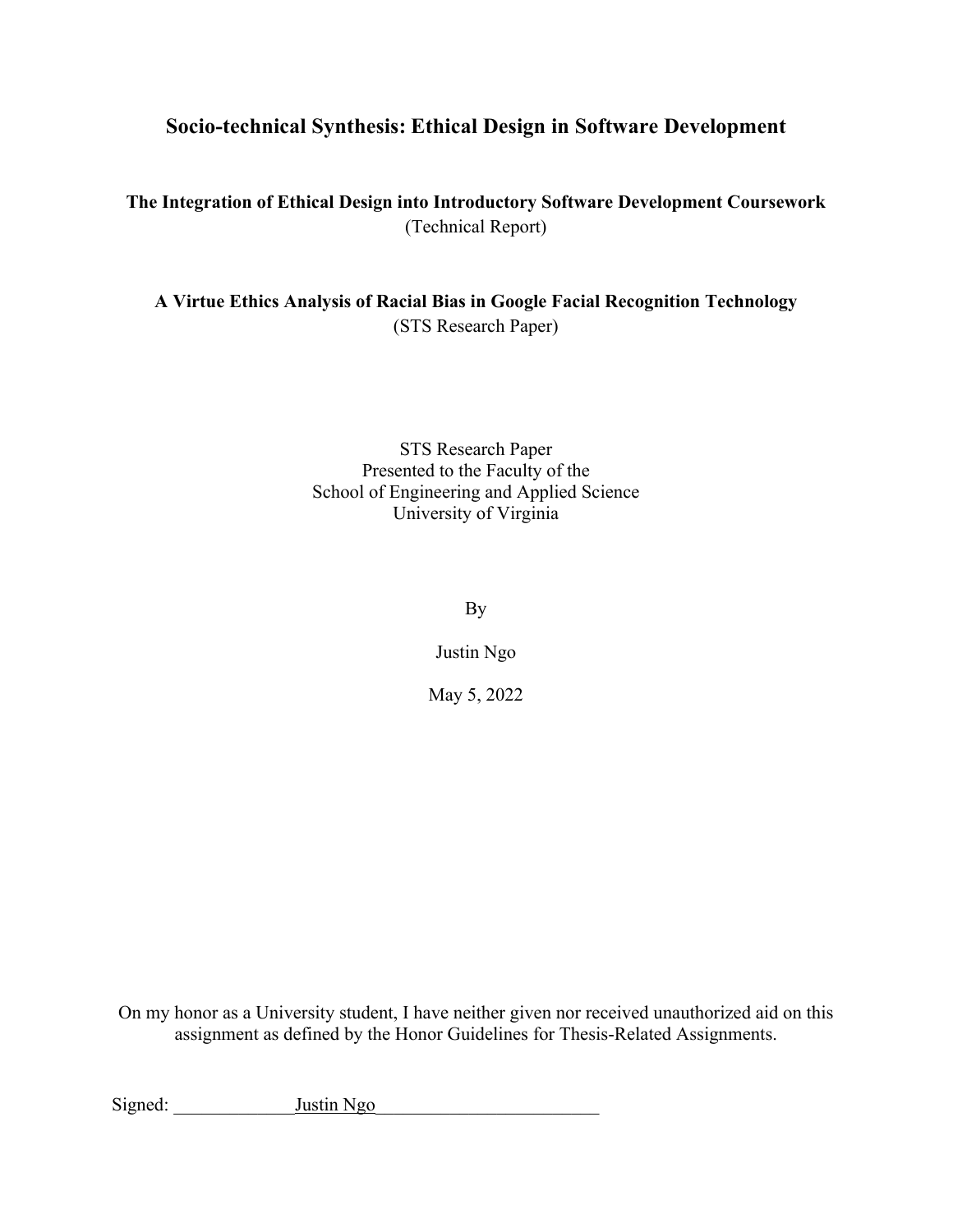## **Preface**

My technical work and STS research are connected through the idea of ethical software development, and the importance of its pedagogy and practice. Software development and design practices influence the technology that is increasingly being used in everyday life, and it is central to both my technical and research paper. However, the two works differ in the way they explore software development practices. My technical work focuses on improving the teaching of ethical software design in educational institutions, whereas my research explores the ramifications in society when software engineers lack ethical design skills. While my technical work and my STS research approach ethical software development from different angles, the theme of the importance of practicing ethical design in software engineering is consistent across both projects.

In my technical work, I proposed that more required ethical thinking tasks be integrated into earlier Computer Science coursework at UVA. I examined the ethical computing concepts discussed in the Spring 2021 iteration of CS3501 Everyday Ethics and Quotidian Quandaries for Computer Scientists, and the basics of software development taught in the Fall 2019 iteration of CS2110 Software Development Methods, to propose improvements to the teaching of ethics in the Computer Science department at UVA. I outlined several changes that can be implemented into the existing curriculum for CS2110 to improve the University's teaching of ethical design. I learned about existing ethical design coursework used in different Computer Science curriculums and used this to better inform my technical project proposal for specific improvements to CS2110 at UVA. I explored the trade-off between teaching technical and ethical concepts as software development coursework integrated with ethics must ensure that students are not disrupted from learning the important technical aspects of programming. In addition, I explored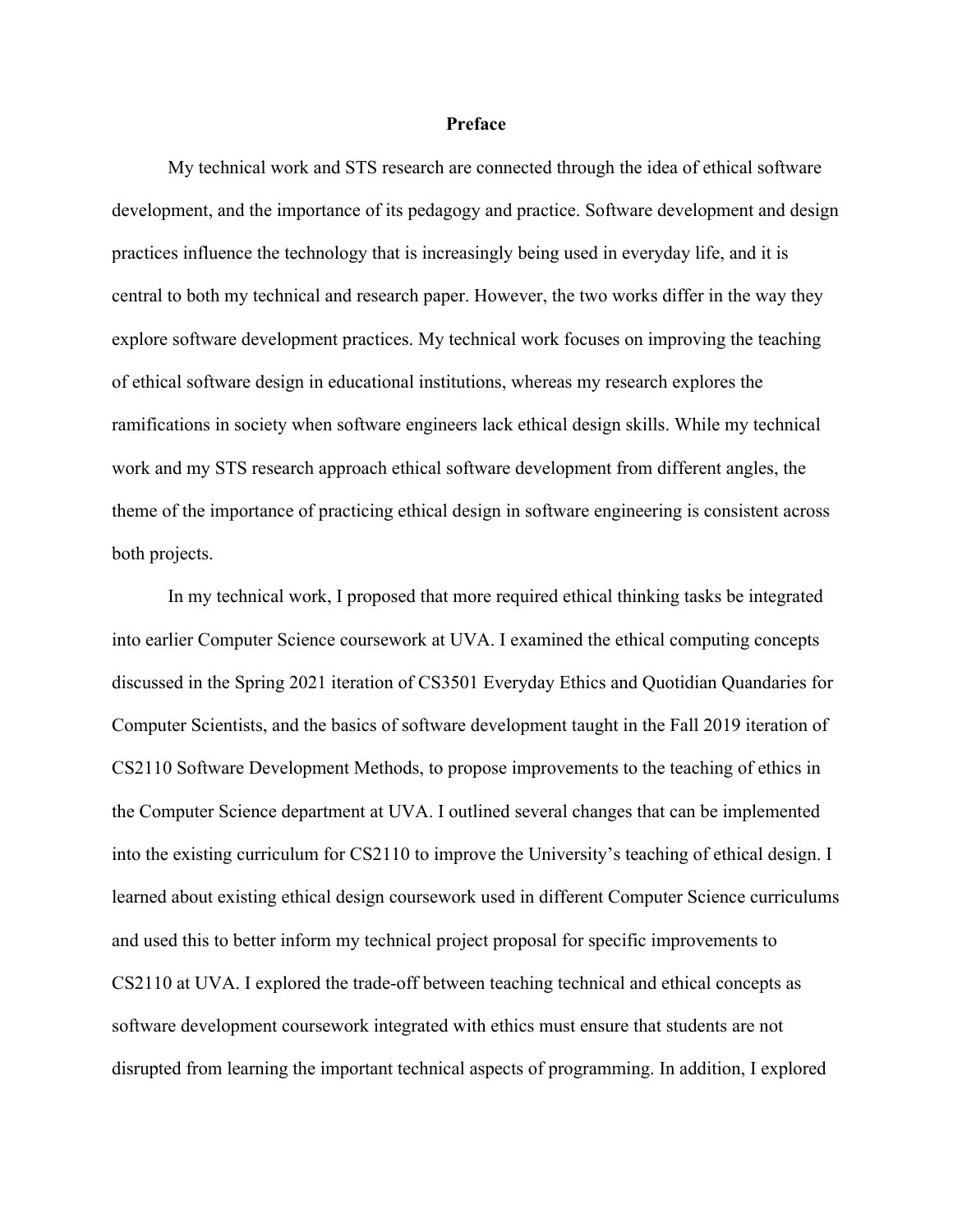the issue of ease of course integration as a factor of consideration in curriculum redesign because it would dictate that courses are not entirely overhauled and disruptive of student learning.

My STS research also explores ethical design practices, but from a different angle. My research focuses on the importance of practicing ethical design in real world software engineering, and looks at the impact that a lack of ethical design practices can have on society when engineers are not equipped with these skills. Aristotle's theory of virtue ethics is employed to relate ethical thought and software engineering. In addition, my paper discusses specific ethical virtues necessary for morally responsible software engineers. The goal of my research is to provide a perspective on the importance of practicing ethical design in real world software engineering as software engineers are not just responsible for writing code and technical designs; they are often responsible for being just in their designs.

Working on these two projects in tandem added significant value to both. My technical work gave me a better understanding of teaching ethical design in educational institutions. Similarly, my STS research provided perspective on the importance of teaching and practicing ethical design in software engineering to prevent harm in society. My STS research increased my passion for ethical design and supported the proposed changes I have for introductory software development coursework at UVA in my technical project. In summary, working on both my technical project and STS research allowed me to explore ethical design in software engineering from multiple angles, and each work complemented the other.